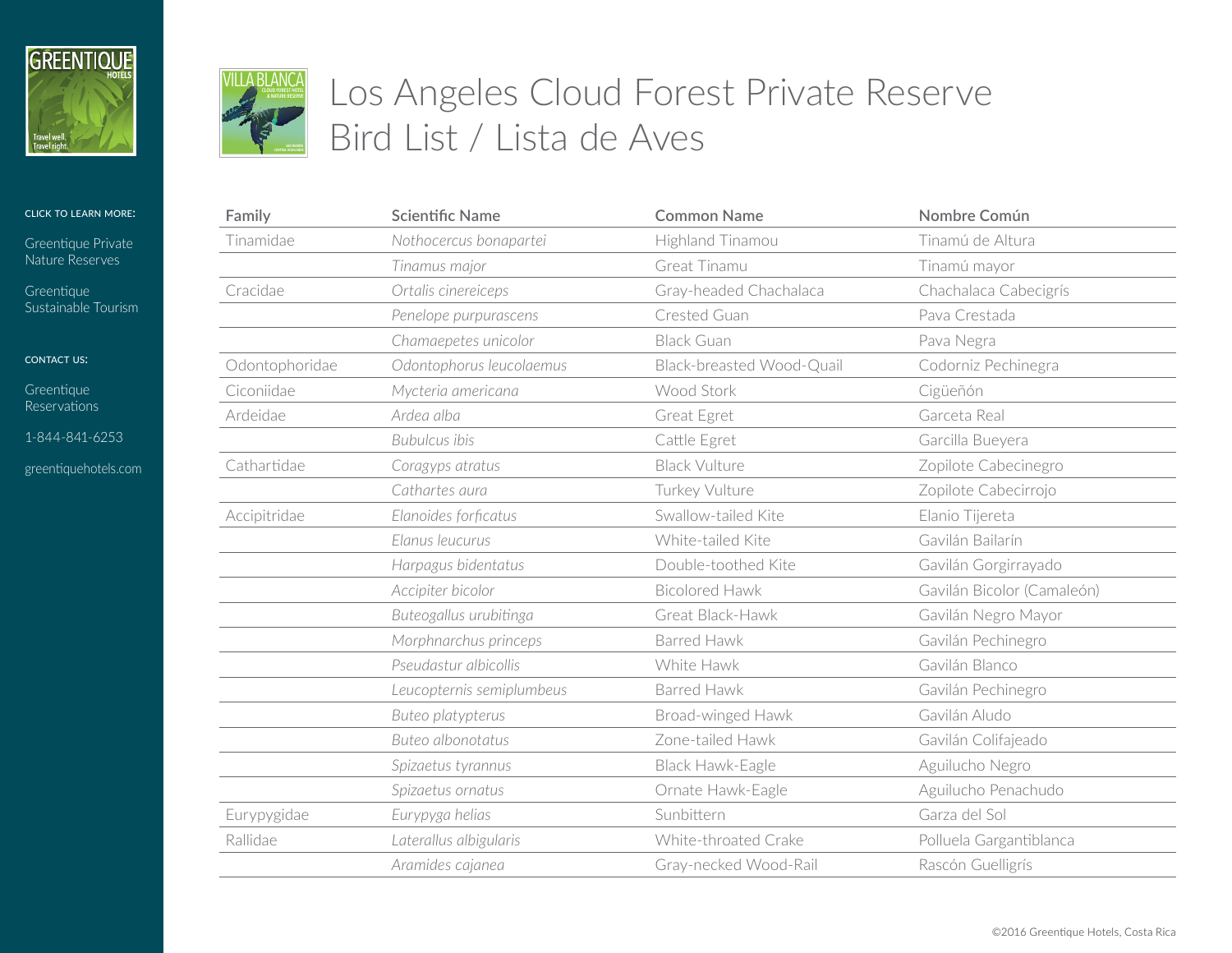

[Greentique Private](http://greentiquehotels.com/nature-reserves)  [Nature Reserves](http://greentiquehotels.com/nature-reserves)

[Greentique](http://greentiquehotels.com/sustainability)  [Sustainable Tourism](http://greentiquehotels.com/sustainability)

CONTACT US:

[Greentique](http://greentiquehotels.com/reservations)  [Reserv](http://greentiquehotels.com/reservations)ations

1-844-841-6253

[greentiquehotels.com](http://greentiquehotels.com)

| Los Angeles Cloud Forest Private Reserve - Bird List / Lista de Aves<br>Page 2 of 8 |  |
|-------------------------------------------------------------------------------------|--|
|-------------------------------------------------------------------------------------|--|

| Family        | <b>Scientific Name</b>     | <b>Common Name</b>             | Nombre Común                   |
|---------------|----------------------------|--------------------------------|--------------------------------|
| Jacanidae     | Jacana spinosa             | Northern Jacana                | Jacana Centroamerica           |
| Columbidae    | Patagioenas subvinacea     | Ruddy Pigeon                   | Paloma Rojiza                  |
|               | Patagioenas nigrirostris   | Short-billed Pigeon            | Paloma Piquicorta              |
|               | Leptotila verreauxi        | White-tipped Dove              | Paloma Coliblanca              |
|               | Geotrygon costaricensis    | <b>Buff-fronted Quail-Dove</b> | Paloma-Perdiz Costarriqueña    |
| Cuculidae     | Piaya cayana               | Squirrel Cuckoo                | Cuco Ardilla                   |
|               | Neomorphus geoffroyi       | Rufous-vented Ground-Cuckoo    | Correcaminos                   |
|               | Crotophaga sulcirostris    | Groove-billed Ani              | Tiio                           |
| Strigidae     | Megascops clarkii          | Bare-shanked Screech-Owl       | Lechucita Serranera            |
|               | Pulsatrix perspicillata    | Spectacled Owl                 | Búho de Anteojos               |
|               | Ciccaba virgata            | Mottled Owl                    | Lechuza Café                   |
|               | Ciccaba nigrolineata       | Black-and-white Owl            | Lechuza Blanco y Negro         |
| Caprimulgidae | Nyctidromus albicollis     | Common Pauraque                | Cuyeo                          |
|               | Caprimulgus carolinensis   | Chuck-will's-widow             | Chotacabras de Paso            |
|               | Caprimulgus saturatus      | Dusky Nightjar                 | Chotacabras Sombrío            |
| Apodidae      | Streptoprocne zonaris      | White-collared Swift           | Vencejo Collarejo              |
|               | Chaetura vauxi             | Vaux's Swift                   | Vencejo Común                  |
| Trochilidae   | Phaethornis guy            | Green Hermit                   | Ermitaño Verde                 |
|               | Phaethornis longirostris   | Long-billed Hermit             | Ermitaño Pico Largo            |
|               | Phaethornis striigularis   | Stripe-throated Hermit         | Ermitaño Gargantirrayado       |
|               | Eutoxeres aquila           | White-tipped Sicklebill        | Pico de Oz                     |
|               | Campylopterus hemileucurus | Violet Sabrewing               | Ala de Sable Violáceo          |
|               | Florisuga mellivora        | White-necked Jacobin           | Jacobino Nuquiblanco           |
|               | Colibri delphinae          | Brown Violetear                | Colibrí Orejivioláceo Pardo    |
|               | Klais guimeti              | Violet-headed Hummingbird      | Colibrí Cabeciazul             |
|               | Discosura conversii        | Green Thorntail                | Colicerda Verde                |
|               | Thalurania colombica       | Violet-crowned Woodnymph       | Ninfa Coronivioleta            |
|               | Amazilia saucerrottei      | Steely-vented Hummingbird      | Amazilia Culiazul              |
|               | Amazilia tzacatl           | Rufous-tailed Hummingbird      | Amazilia Rabirrufa             |
|               | Eupherusa eximia           | Stripe-tailed Hummingbird      | Colibrí Colirrayado            |
|               | Elvira cupreiceps          | Coppery-headed Emerald         | Esmeralda de Coronilla Cobriza |

©2016 Greentique Hotels, Costa Rica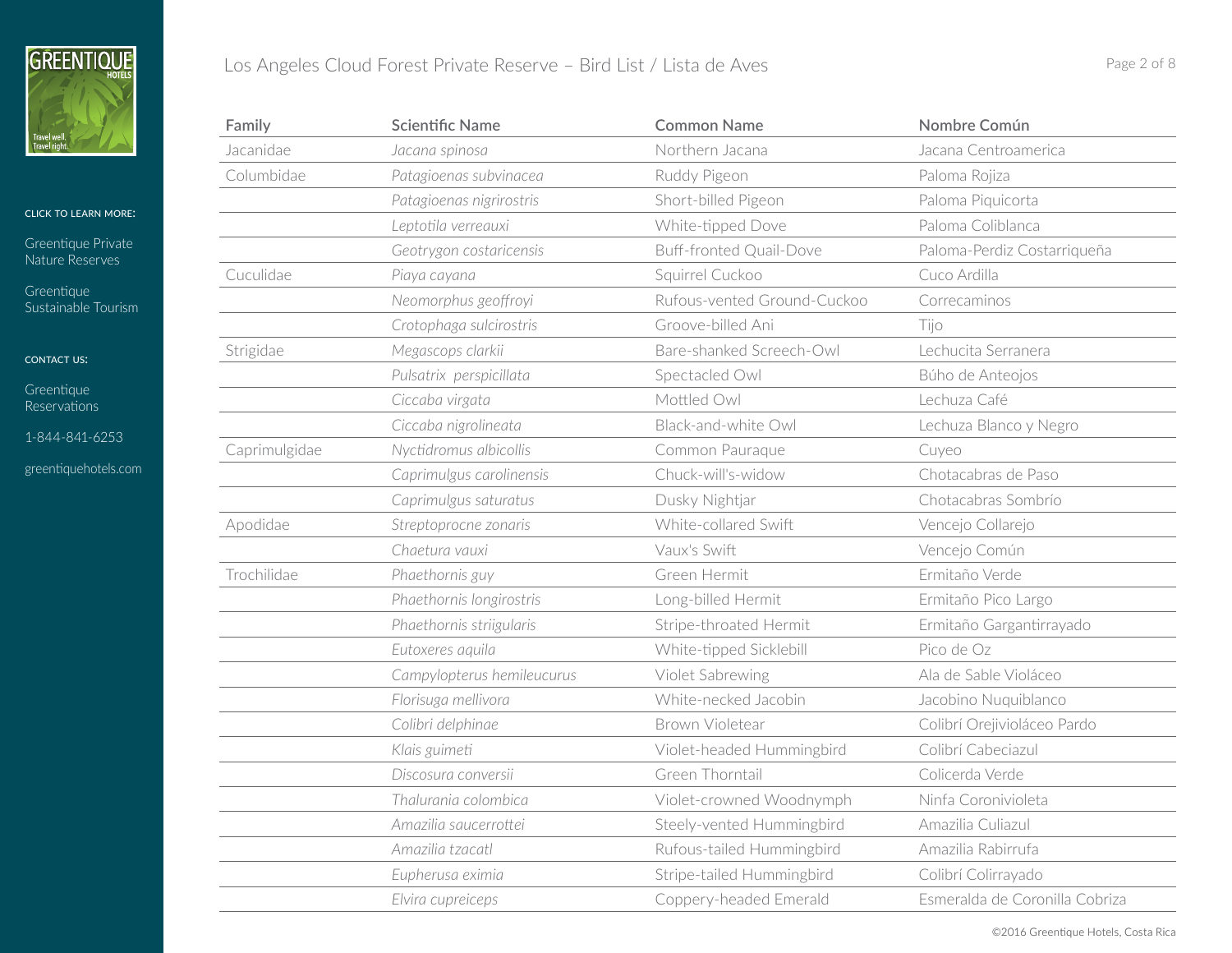

[Greentique Private](http://greentiquehotels.com/nature-reserves)  [Nature Reserves](http://greentiquehotels.com/nature-reserves)

[Greentique](http://greentiquehotels.com/sustainability)  [Sustainable Tourism](http://greentiquehotels.com/sustainability)

# CONTACT US:

[Greentique](http://greentiquehotels.com/reservations)  [Reserv](http://greentiquehotels.com/reservations)ations

1-844-841-6253

| Family         | <b>Scientific Name</b>   | <b>Common Name</b>            | Nombre Común                  |
|----------------|--------------------------|-------------------------------|-------------------------------|
|                | Microchera albocoronata  | Snowcap                       | Copete de Nieve               |
|                | Lampornis hemileucus     | White-bellied Mountain-gem    | Colibrí Montañéz Ventriblanco |
|                | Lampornis calolaemus     | Purple-throated Mountain-gem  | Colibrí Montañéz Gorgimorado  |
|                | Heliodoxa jacula         | Green-crowned Brilliant       | <b>Brillante Cabeciverde</b>  |
|                | Archilochus colubris     | Ruby-throated Hummingbird     | Colibrí Garganta de Rubí      |
| Trogonidae     | Trogon aurantiiventris   | Orange-bellied Trogon         | Trogón Ventrianaranjado       |
| Momotidae      | Momotus momota           | <b>Blue-crowned Motmot</b>    | Pájaro Bobo                   |
| Alcedinidae    | Megaceryle torquata      | Ringed Kingfisher             | Martín Pescador Collarejo     |
|                | Chloroceryle americana   | Green Kingfisher              | Martín Pescador Verde         |
| Galbulidae     | Galbula ruficauda        | Rufous-tailed Jacamar         | Jacamar Rabirrufo             |
| Capitonidae    | Eubucco bourcierii       | Red-headed Barbet             | Barbudo Cabecirrojo           |
| Semnornithidae | Semnornis frantzii       | Prong-billed Barbet           | Cocora                        |
| Ramphastidae   | Aulacorhynchus prasinus  | <b>Emerald Toucanet</b>       | Curré                         |
|                | Pteroglossus torquatus   | Collared Aracari              | Tucancillo Collarejo          |
|                | Ramphastos sulfuratus    | Keel-billed Toucan            | Tucán Pico Iris               |
|                | Ramphastos ambiguus      | <b>Black-mandibled Toucan</b> | Tucán Pico Negro              |
| Picidae        | Sphyrapicus varius       | Yellow-bellied Sapsucker      | Carpinterito Bebedor          |
|                | Melanerpes pucherani     | Black-cheeked Woodpecker      | Carpintero Carinegro          |
|                | Veniliornis fumigatus    | Smoky-brown Woodpecker        | Carpintero Pardo              |
|                | Piculus simplex          | Rufous-winged Woodpecker      | Carpinterito Alirrufo         |
|                | Colaptes rubiginosus     | Golden-olive Woodpecker       | Carpintero Verde Dorado       |
| Falconidae     | Micrastur ruficollis     | <b>Barred Forest-Falcon</b>   | Halcón de Monte Barreteado    |
|                | Micrastur mirandollei    | Slaty-backed Forest-Falcon    | Halcón de Monte Dorsigrís     |
|                | Micrastur semitorquatus  | Collared Forest-Falcon        | Halcón de Monte Collarejo     |
|                | Herpetotheres cachinnans | Laughing Falcon               | Guaco                         |
|                | Falco rufigularis        | <b>Bat Falcon</b>             | Halcón Cuelliblanco           |
|                | Falco peregrinus         | Peregrine Falcon              | Halcón Peregrino              |
| Psittacidae    | Aratinga finschi         | Crimson-fronted Parakeet      | Perico Frentirrojo            |
|                | Pyrilia haematotis       | Brown-hooded Parrot           | Loro Cabecipardo              |
|                | Pionus senilis           | White-crowned Parrot          | Chucuyo                       |
|                | Amazona autumnalis       | Red-Iored Parrot              | Loro Frentirrojo              |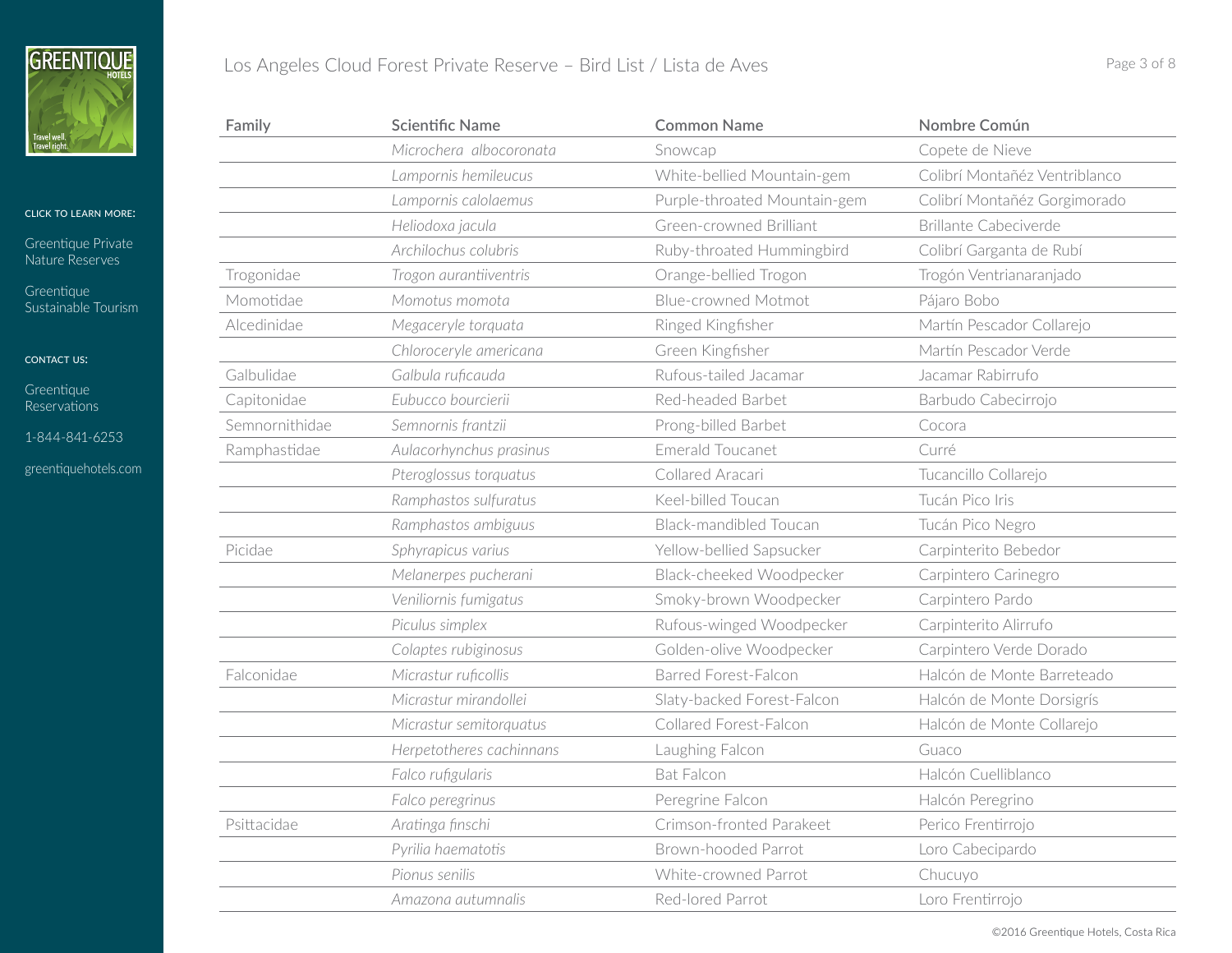

## click to learn more:

[Greentique Private](http://greentiquehotels.com/nature-reserves)  [Nature Reserves](http://greentiquehotels.com/nature-reserves)

[Greentique](http://greentiquehotels.com/sustainability)  [Sustainable Tourism](http://greentiquehotels.com/sustainability)

CONTACT US:

[Greentique](http://greentiquehotels.com/reservations)  [Reserv](http://greentiquehotels.com/reservations)ations

1-844-841-6253

| Los Angeles Cloud Forest Private Reserve - Bird List / Lista de Aves<br>Page 4 of 8 |  |
|-------------------------------------------------------------------------------------|--|
|-------------------------------------------------------------------------------------|--|

| Family         | <b>Scientific Name</b>      | <b>Common Name</b>             | Nombre Común              |
|----------------|-----------------------------|--------------------------------|---------------------------|
| Thamnophilidae | Dysithamnus mentalis        | Plain Antvireo                 | Batarito Cabecigrís       |
|                | Myrmotherula schisticolor   | Slaty Antwren                  | Hormiguerito Pizarroso    |
|                | Myrmeciza immaculata        | Immaculate Antbird             | Hormiguero Inmaculado     |
|                | Gymnopithys leucaspis       | <b>Bicolored Antbird</b>       | Hormiguero Bicolor        |
| Grallariidae   | Grallaria guatimalensis     | Scaled Antpitta                | Tororoi Dorsiescamado     |
|                | Hylopezus dives             | Thicket Antpitta               | Tororoi Pechicanelo       |
| Rhinocryptidae | Scytalopus argentifrons     | Silvery-fronted Tapaculo       | Tapaculo Frentiplateado   |
| Furnariidae    | Sclerurus mexicanus         | Tawny-throated Leaftosser      | Tirahojas Pechirrufo      |
|                | Sclerurus albigularis       | Gray-throated Leaftosser       | Tirahojas Gargantigrís    |
|                | Synallaxis brachyura        | Slaty Spinetail                | Arquitecto Plomizo        |
|                | Cranioleuca erythrops       | Red-faced Spinetail            | Colaespina Carirroja      |
|                | Premnoplex brunnescens      | Spotted Barbtail               | Subepalo Moteado          |
|                | Syndactyla subalaris        | Lineated Foliage-gleaner       | Trepamusgo Lineado        |
|                | Anabacerthia variegaticeps  | Scaly-throated Foliage-gleaner | Trepamusgo de Anteojos    |
|                | Xenops minutus              | Plain Xenops                   | Xenops Común              |
|                | Philydor rufum              | Buff-fronted Foliage-gleaner   | Trepamusgo rojizo         |
|                | Sittasomus griseicapillus   | Olivaceous Woodcreeper         | Trepadorcito Aceitunado   |
|                | Deconychura longicauda      | Long-tailed Woodcreeper        | Trepador Delgado          |
|                | Glyphorynchus spirurus      | Wedge-billed Woodcreeper       | Trepadorcito Pico de Cuña |
|                | Xiphorhynchus erythropygius | Spotted Woodcreeper            | Trepador Manchado         |
|                | Campylorhamphus pusillus    | Brown-billed Scythebill        | Pico de Oz                |
| Tyrannidae     | Elaenia frantzii            | Mountain Elaenia               | Elainia Montañera         |
|                | Mionectes olivaceus         | Olive-striped Flycatcher       | Mosquerito Ojimanchado    |
|                | Mionectes oleagineus        | Ochre-bellied Flycatcher       | Mosquerito Aceitunado     |
|                | Leptopogon superciliaris    | Slaty-capped Flycatcher        | Mosquerito Orejinegro     |
|                | Zimmerius vilissimus        | Paltry Tyrannulet              | Mosquerito Celigrís       |
|                | Lophotriccus pileatus       | Scale-crested Pygmy-Tyrant     | Mosquerito de Yelmo       |
|                | Oncostoma cinereigulare     | Northern Bentbill              | Piquitorcido Norteño      |
|                | Poecilotriccus sylvia       | Slate-headed Tody-Flycatcher   | Espatulilla cabecigrís    |
|                | Todirostrum cinereum        | Common Tody-Flycatcher         | Espatulilla Común         |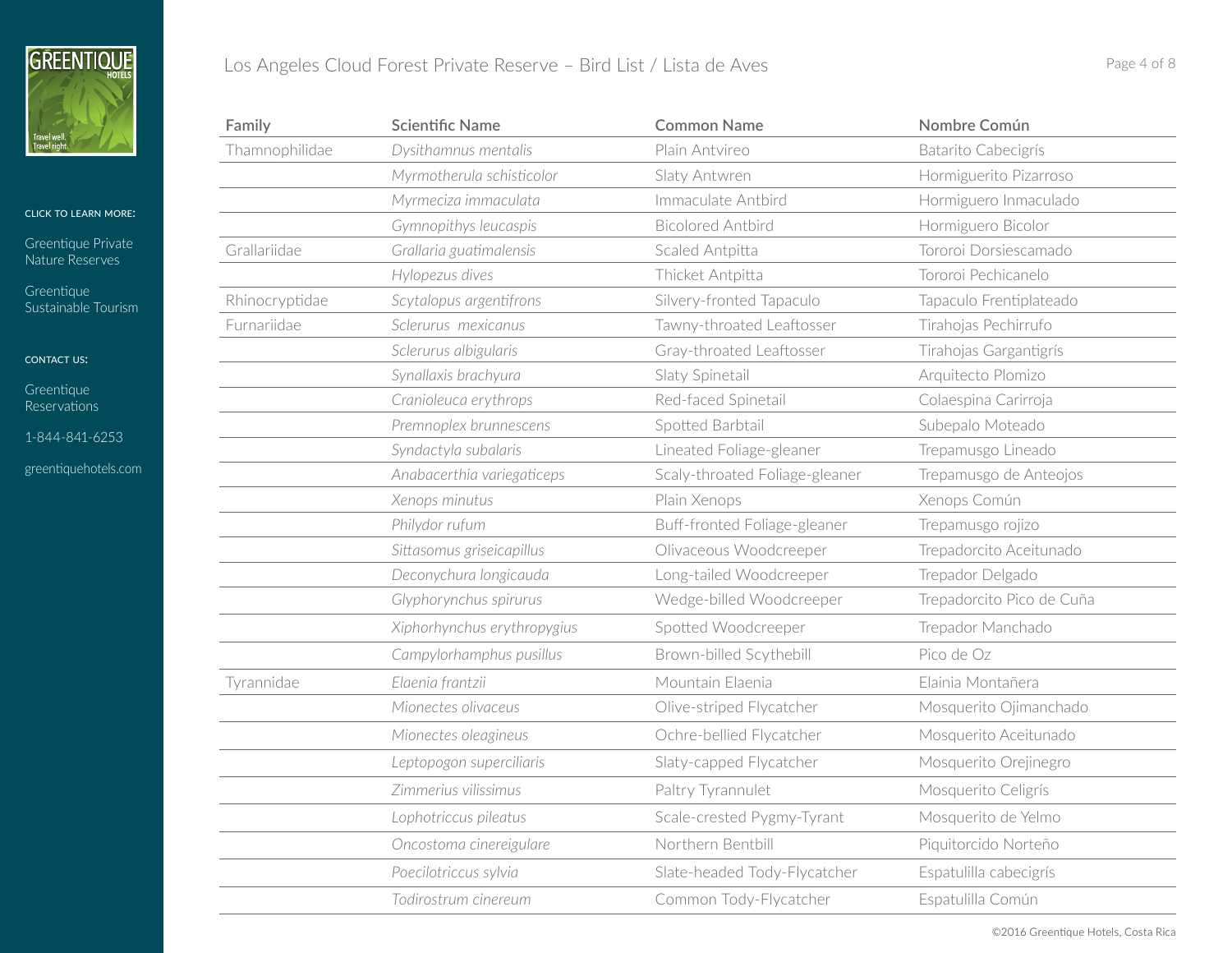

[Greentique Private](http://greentiquehotels.com/nature-reserves)  [Nature Reserves](http://greentiquehotels.com/nature-reserves)

[Greentique](http://greentiquehotels.com/sustainability)  [Sustainable Tourism](http://greentiquehotels.com/sustainability)

CONTACT US:

[Greentique](http://greentiquehotels.com/reservations)  [Reserv](http://greentiquehotels.com/reservations)ations

1-844-841-6253

| Los Angeles Cloud Forest Private Reserve – Bird List / Lista de Aves | Page 5 of 8 |  |
|----------------------------------------------------------------------|-------------|--|
|----------------------------------------------------------------------|-------------|--|

| Family     | <b>Scientific Name</b>     | <b>Common Name</b>           | Nombre Común              |
|------------|----------------------------|------------------------------|---------------------------|
|            | Todirostrum nigriceps      | Black-headed Tody-Flycatcher | Espatulilla Cabecinegra   |
|            | Platyrinchus mystaceus     | White-throated Spadebill     | Piquichato Gargantiblanco |
|            | Terenotriccus erythrurus   | Ruddy-tailed Flycatcher      | Mosquerito Colirrufo      |
|            | Myiobius sulphureipygius   | Sulphur-rumped Flycatcher    | Mosquerito Lomiamarillo   |
|            | Mitrephanes phaeocercus    | Tufted Flycatcher            | Mosquerito Moñudo         |
|            | Contopus sordidulus        | Western Wood-Pewee           | Pibí Occidental           |
|            | Contopus virens            | Eastern Wood-Pewee           | Pibí Oriental             |
|            | Contopus cinereus          | <b>Tropical Pewee</b>        | Pibí Tropical             |
|            | Empidonax minimus          | Least Flycatcher             | Mosquerito Chebec         |
|            | Empidonax flavescens       | Yellowish Flycatcher         | Mosquerito Amarillento    |
|            | Attila spadiceus           | Bright-rumped Attila         | Atila Lomiamarilla        |
|            | Myiarchus tuberculifer     | Dusky-capped Flycatcher      | Copetón Crestioscuro      |
|            | Pitangus sulphuratus       | Great Kiskadee               | Bienteveo Grande          |
|            | Megarynchus pitangua       | Boat-billed Flycatcher       | Mosquerón Picudo          |
|            | Myiozetetes similis        | Social Flycatcher            | Mosquero Cejiblanco       |
|            | Legatus leucophaius        | Piratic Flycatcher           | Mosquero Pirata           |
|            | Tyrannus melancholicus     | Tropical Kingbird            | Tirano Tropical           |
|            | Tyrannus tyrannus          | Eastern Kingbird             | Tirano Norteño            |
| Tityridae  | Schiffornis veraepacis     | Northern Schiffornis         | Tordo Saltarín            |
|            | Tityra semifasciata        | Masked Tityra                | Pájaro Chancho            |
| Cotingidae | Cephalopterus glabricollis | Bare-necked Umbrellabird     | Pájaro Sombrilla          |
|            | Procnias tricarunculatus   | Three-wattled Bellbird       | Calandrea                 |
| Pipridae   | Corapipo altera            | White-ruffed Manakin         | Saltarín Gorgiblanco      |
| Vireonidae | Vireo flavifrons           | Yellow-throated Vireo        | Vireo Pechiamarillo       |
|            | Vireo leucophrys           | Brown-capped Vireo           | Vireo Montañero           |
|            | Vireo philadelphicus       | Philadelphia Vireo           | Vireo Amarillento         |
|            | Hylophilus ochraceiceps    | Tawny-crowned Greenlet       | Verdillo Leonado          |
|            | Hylophilus decurtatus      | Lesser Greenlet              | Verdillo Menudo           |
| Corvidae   | Cyanolyca cucullata        | Azure-hooded Jay             | Piapia de Montaña         |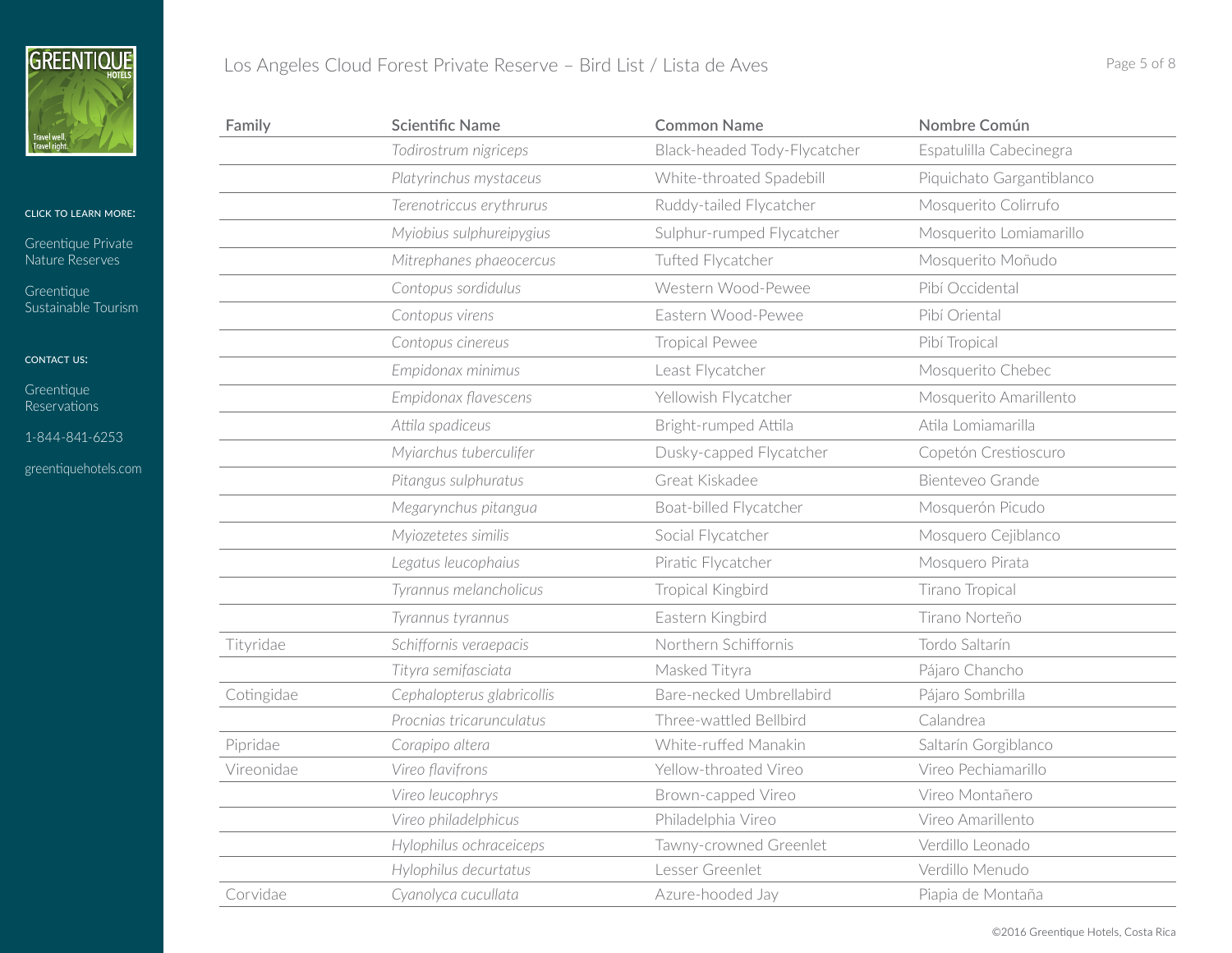

[Greentique Private](http://greentiquehotels.com/nature-reserves)  [Nature Reserves](http://greentiquehotels.com/nature-reserves)

[Greentique](http://greentiquehotels.com/sustainability)  [Sustainable Tourism](http://greentiquehotels.com/sustainability)

CONTACT US:

[Greentique](http://greentiquehotels.com/reservations)  [Reserv](http://greentiquehotels.com/reservations)ations

1-844-841-6253

[greentiquehotels.com](http://greentiquehotels.com)

| Family        | <b>Scientific Name</b>  | <b>Common Name</b>              | Nombre Común                |
|---------------|-------------------------|---------------------------------|-----------------------------|
|               | Psilorhinus morio       | Brown Jay                       | Urraca Parda                |
| Hirundinidae  | Progne chalybea         | Gray-breasted Martin            | Martín Pechigrís            |
|               | Pygochelidon cyanoleuca | Blue-and-white Swallow          | Golondrina Azul y Blanco    |
|               | Hirundo rustica         | <b>Barn Swallow</b>             | Golondrina Tijereta         |
| Troglodytidae | Microcerculus philomela | Nightingale Wren                | Soterrey Ruiseñor           |
|               | Cantorchilus modestus   | Plain Wren                      | Soterrey Chinchirigui       |
|               | Troglodytes aedon       | House Wren                      | Soterrey Cucarachero        |
|               | Troglodytes ochraceus   | Ochraceous Wren                 | Soterrey Ocráceo            |
|               | Henicorhina leucophrys  | Gray-breasted Wood-Wren         | Soterrey de Selva Pechigrís |
| Polioptilidae | Ramphocaenus melanurus  | Long-billed Gnatwren            | Soterillo Picudo            |
| Turdidae      | Myadestes melanops      | <b>Black-faced Solitaire</b>    | Jilguero                    |
|               | Catharus fuscater       | Slaty-backed Nightingale-Thrush | Jilguerillo                 |
|               | Catharus mexicanus      | Black-headed Nightingale-Thrush | Zorzal Cabecinegro          |
|               | Catharus ustulatus      | Swainson's Thrush               | Zorzal de Swainson          |
|               | Hylocichla mustelina    | Wood Thrush                     | Zorzal de Bosque            |
|               | Turdus plebejus         | Mountain Thrush                 | Mirlo Montañero             |
|               | Turdus obsoletus        | Pale-vented Thrush              | Mirlo Vientriblanco         |
|               | Turdus grayi            | Clay-colored Thrush             | Yiguirro                    |
| Mimidae       | Mimus gilvus            | <b>Tropical Mockingbird</b>     | Sinsonte Tropical           |
| Parulidae     | Seiurus aurocapilla     | Ovenbird                        | Reinita Hornera             |
|               | Helmitheros vermivorum  | Worm-eating Warbler             | Reinita Gusanera            |
|               | Parkesia noveboracensis | Northern Waterthrush            | Reinita Acuática Norteña    |
|               | Vermivora chrysoptera   | Golden-winged Warbler           | Reinita Alidorada           |
|               | Mniotilta varia         | Black-and-white Warbler         | Reinita Trepadora           |
|               | Protonotaria citrea     | Prothonotary Warbler            | Reinita Cabecidorada        |
|               | Oreothlypis peregrina   | Tennessee Warbler               | Reinita Verdilla            |
|               | Geothlypis poliocephala | Gray-crowned Yellowthroat       | Antifacito Coronigrís       |
|               | Geothlypis philadelphia | Mourning Warbler                | Reinita Enlutada            |
|               | Geothlypis formosa      | Kentucky Warbler                | Reinita Cachetinegra        |
|               | Setophaga ruticilla     | American Redstart               | Candelita Norteña           |
|               | Setophaga pitiayumi     | <b>Tropical Parula</b>          | Parula Tropical             |

©2016 Greentique Hotels, Costa Rica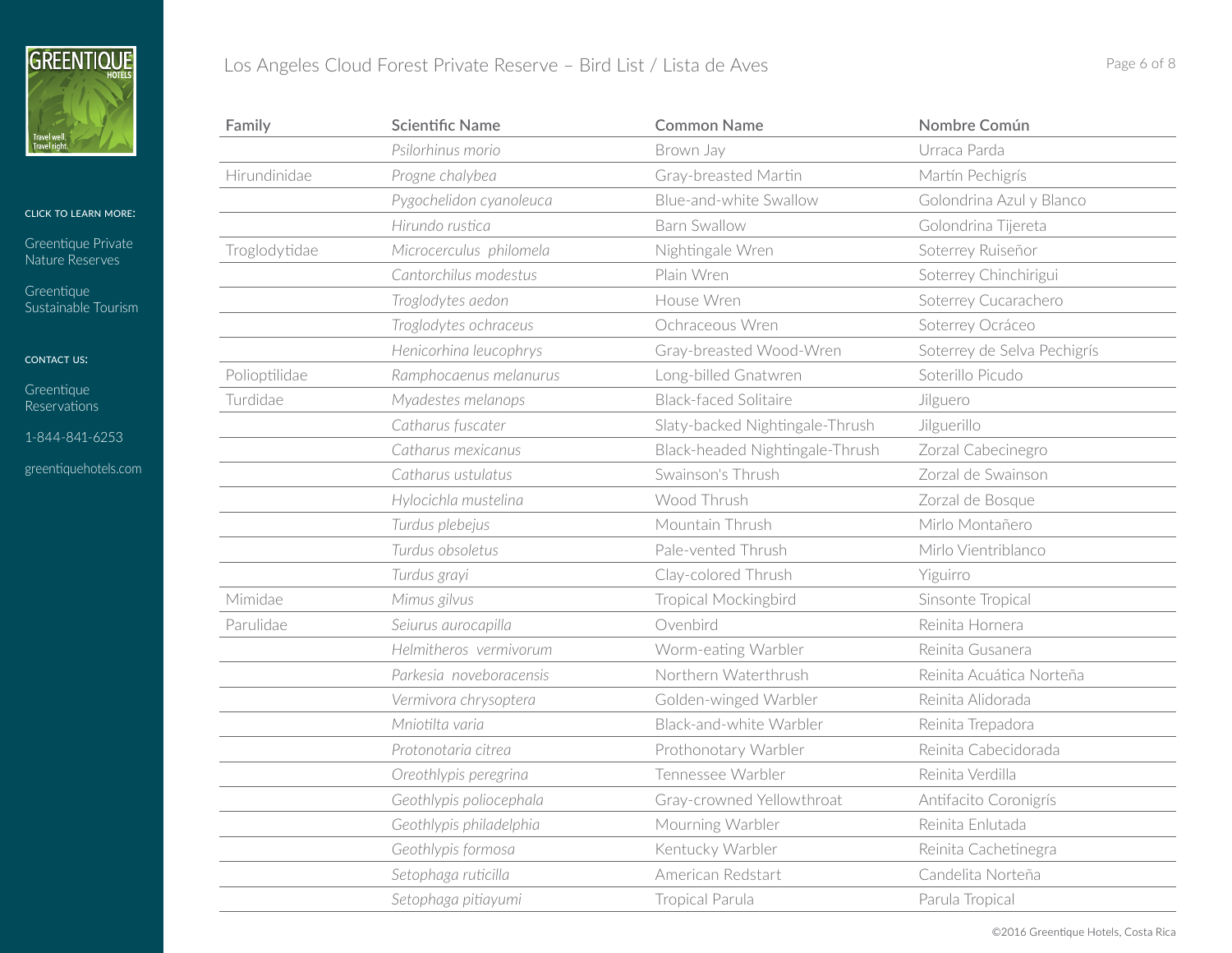

[Greentique Private](http://greentiquehotels.com/nature-reserves)  [Nature Reserves](http://greentiquehotels.com/nature-reserves)

[Greentique](http://greentiquehotels.com/sustainability)  [Sustainable Tourism](http://greentiquehotels.com/sustainability)

CONTACT US:

[Greentique](http://greentiquehotels.com/reservations)  [Reserv](http://greentiquehotels.com/reservations)ations

1-844-841-6253

[greentiquehotels.com](http://greentiquehotels.com)

| Family               | <b>Scientific Name</b>     | <b>Common Name</b>            | Nombre Común                |
|----------------------|----------------------------|-------------------------------|-----------------------------|
|                      | Setophaga fusca            | Blackburnian Warbler          | Reinita Gorginaranja        |
|                      | Setophaga petechia         | Yellow Warbler                | Reinita Amarilla            |
|                      | Setophaga pensylvanica     | Chestnut-sided Warbler        | Reinita de Costado Castañas |
|                      | Setophaga townsendi        | Townsend's Warbler            | Reinita deTownsend          |
|                      | Setophaga virens           | Black-throated Green Warbler  | Reinita Cariamarilla        |
|                      | Basileuterus rufifrons     | Rufous-capped Warbler         | Reinita Cabecicastaña       |
|                      | Basileuterus culicivorus   | Golden-crowned Warbler        | Reinita Coronidorada        |
|                      | Cardellina canadensis      | Canada Warbler                | Reinita Pechirrayada        |
|                      | Cardellina pusilla         | Wilson's Warbler              | Reinita Gorrinegra          |
|                      | Myioborus miniatus         | Slate-throated Redstart       | Candelita Pechinegra        |
| Genus Incertae Sedis | Coereba flaveola           | Bananaquit                    | Reinita Mielera             |
| Thraupidae           | Tachyphonus luctuosus      | White-shouldered Tanager      | Tangara Caponiblanca        |
|                      | Ramphocelus sanguinolentus | Crimson-collared Tanager      | Tangara Capuchidorada       |
|                      | Ramphocelus passerinii     | Passerini's Tanager           | Sangre de Toro (Sangento)   |
|                      | Thraupis episcopus         | Blue-gray Tanager             | Viuda                       |
|                      | Thraupis palmarum          | Palm Tanager                  | Tangara Palmera             |
|                      | Bangsia arcaei             | Blue-and-gold Tanager         | Tangara de Costados Negros  |
|                      | Tangara larvata            | Golden-hooded Tanager         | Siete Colores               |
|                      | Tangara guttata            | Speckled Tanager              | Tangara Moteada             |
|                      | Tangara dowii              | Spangle-cheeked Tanager       | Tangara Vientricastaña      |
|                      | Tangara gyrola             | Bay-headed Tanager            | Tangara Cabecicastaña       |
|                      | Tangara florida            | Emerald Tanager               | Tangara Orejinegra          |
|                      | Tangara icterocephala      | Silver-throated Tanager       | Tangara Dorada (Juanita)    |
|                      | Dacnis venusta             | Scarlet-thighed Dacnis        | Mielero Celeste y Negro     |
|                      | Dacnis cayana              | <b>Blue Dacnis</b>            | Mielero Azul                |
|                      | Chlorophanes spiza         | Green Honeycreeper            | Mielero Verde               |
|                      | Cyanerpes lucidus          | Shining Honeycreeper          | Mielero Luciente            |
|                      | Cyanerpes cyaneus          | Red-legged Honeycreeper       | Mielero Patirrojo           |
| Genus Incertae Sedis | Saltator maximus           | <b>Buff-throated Saltator</b> | Saltator Gorgianteado       |
| Emberizidae          | Volatinia jacarina         | Blue-black Grassquit          | Semillerito Negro Azulado   |
|                      | Sporophila americana       | Variable Seedeater            | Espiquero Variable          |

©2016 Greentique Hotels, Costa Rica